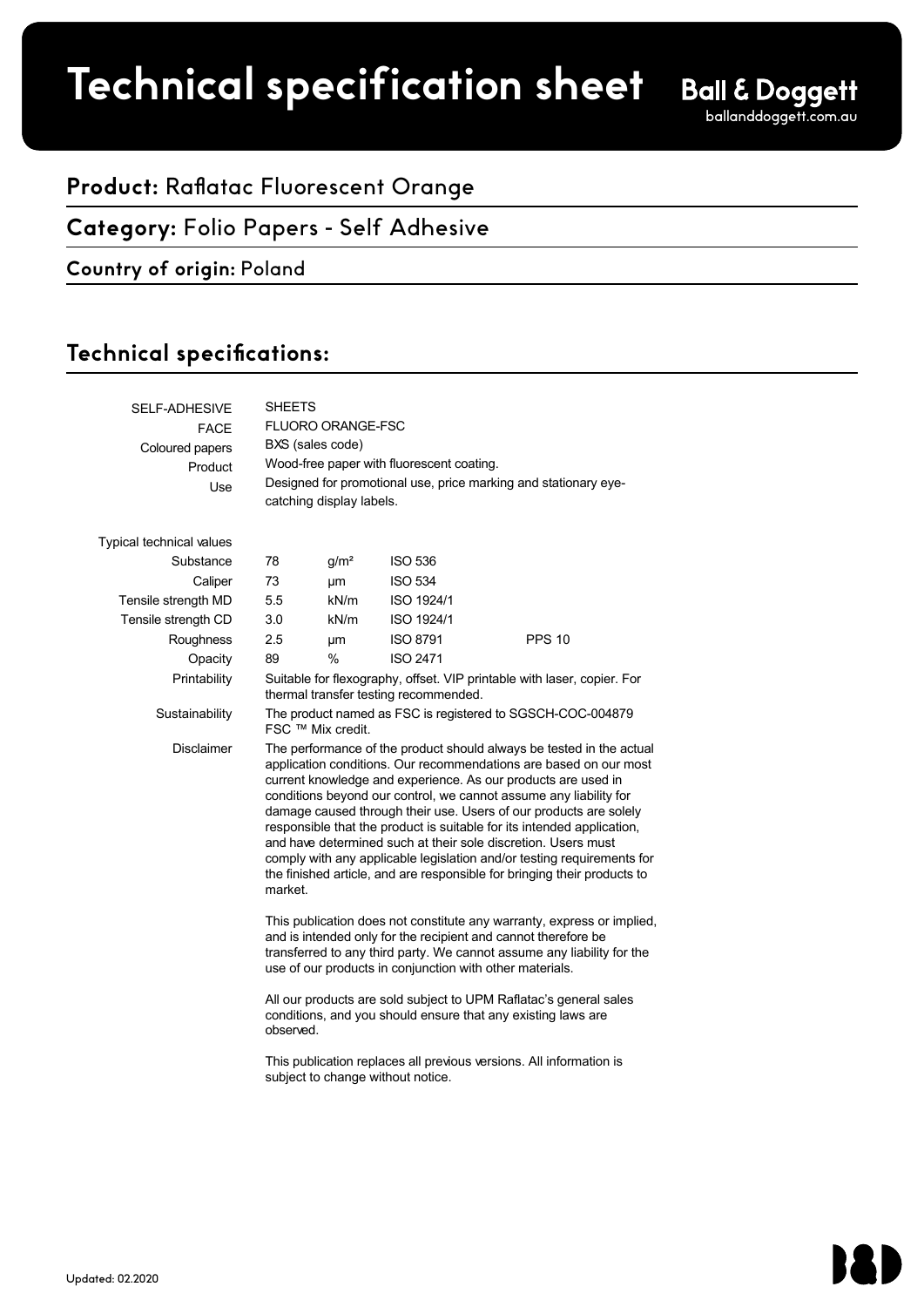# **Product spec sheet Technical specification sheet**

# **Product:** Raflatac Fluorescent Orange

### **Category:** Folio Papers - Self Adhesive

#### **Country of origin:** Poland

## Technical specifications:

| <b>ADHESIVE</b>                 | SP34 GREENTAC PLUS                                                                                                                                                                                                                                                                                                                                                                                                                                                                                                                                                                                                                                               |             |                  |  |  |
|---------------------------------|------------------------------------------------------------------------------------------------------------------------------------------------------------------------------------------------------------------------------------------------------------------------------------------------------------------------------------------------------------------------------------------------------------------------------------------------------------------------------------------------------------------------------------------------------------------------------------------------------------------------------------------------------------------|-------------|------------------|--|--|
| Permanent                       | SP34 (sales code)                                                                                                                                                                                                                                                                                                                                                                                                                                                                                                                                                                                                                                                |             |                  |  |  |
| Type                            | General permanent adhesive for sheets.                                                                                                                                                                                                                                                                                                                                                                                                                                                                                                                                                                                                                           |             |                  |  |  |
| Composition                     | Modified acrylic dispersion.                                                                                                                                                                                                                                                                                                                                                                                                                                                                                                                                                                                                                                     |             |                  |  |  |
| Use                             | A very good adhesive for general use with paper labels. Good heat<br>resistance. Improved guillotine properties. Recycling properties are<br>optimized based on up- to-date knowledge (Ingede project 5397 PTS).                                                                                                                                                                                                                                                                                                                                                                                                                                                 |             |                  |  |  |
| <b>Typical technical values</b> |                                                                                                                                                                                                                                                                                                                                                                                                                                                                                                                                                                                                                                                                  |             |                  |  |  |
| Tack min                        | 10                                                                                                                                                                                                                                                                                                                                                                                                                                                                                                                                                                                                                                                               | N           | FTM <sub>9</sub> |  |  |
| Shear min                       | $\overline{\mathbf{c}}$                                                                                                                                                                                                                                                                                                                                                                                                                                                                                                                                                                                                                                          | h           | FTM8             |  |  |
| Labelling temperature min       | 5                                                                                                                                                                                                                                                                                                                                                                                                                                                                                                                                                                                                                                                                | $^{\circ}C$ |                  |  |  |
| Service temperature min         | $-10$                                                                                                                                                                                                                                                                                                                                                                                                                                                                                                                                                                                                                                                            | °C          |                  |  |  |
| Service temperature max         | 100                                                                                                                                                                                                                                                                                                                                                                                                                                                                                                                                                                                                                                                              | °C          |                  |  |  |
| Limitations                     | Should not be used in cold environments. Not recommended for<br>labelling highly curved surfaces.                                                                                                                                                                                                                                                                                                                                                                                                                                                                                                                                                                |             |                  |  |  |
| Approvals                       | Please see DoC                                                                                                                                                                                                                                                                                                                                                                                                                                                                                                                                                                                                                                                   |             |                  |  |  |
| Shelf life                      | 4 years at +20°C and RH 50% from the date of manufacture.                                                                                                                                                                                                                                                                                                                                                                                                                                                                                                                                                                                                        |             |                  |  |  |
| <b>Disclaimer</b>               | The performance of the product should always be tested in the actual<br>application conditions. Our recommendations are based on our most<br>current knowledge and experience. As our products are used in<br>conditions beyond our control, we cannot assume any liability for<br>damage caused through their use. Users of our products are solely<br>responsible that the product is suitable for its intended application.<br>and have determined such at their sole discretion. Users must<br>comply with any applicable legislation and/or testing requirements for<br>the finished article, and are responsible for bringing their products to<br>market. |             |                  |  |  |
|                                 | This publication does not constitute any warranty, express or implied,<br>and is intended only for the recipient and cannot therefore be<br>transferred to any third party. We cannot assume any liability for the<br>use of our products in conjunction with other materials.                                                                                                                                                                                                                                                                                                                                                                                   |             |                  |  |  |
|                                 | All our products are sold subject to UPM Raflatac's general sales<br>conditions, and you should ensure that any existing laws are<br>observed.                                                                                                                                                                                                                                                                                                                                                                                                                                                                                                                   |             |                  |  |  |
|                                 | This publication replaces all previous versions. All information is<br>subject to change without notice.                                                                                                                                                                                                                                                                                                                                                                                                                                                                                                                                                         |             |                  |  |  |